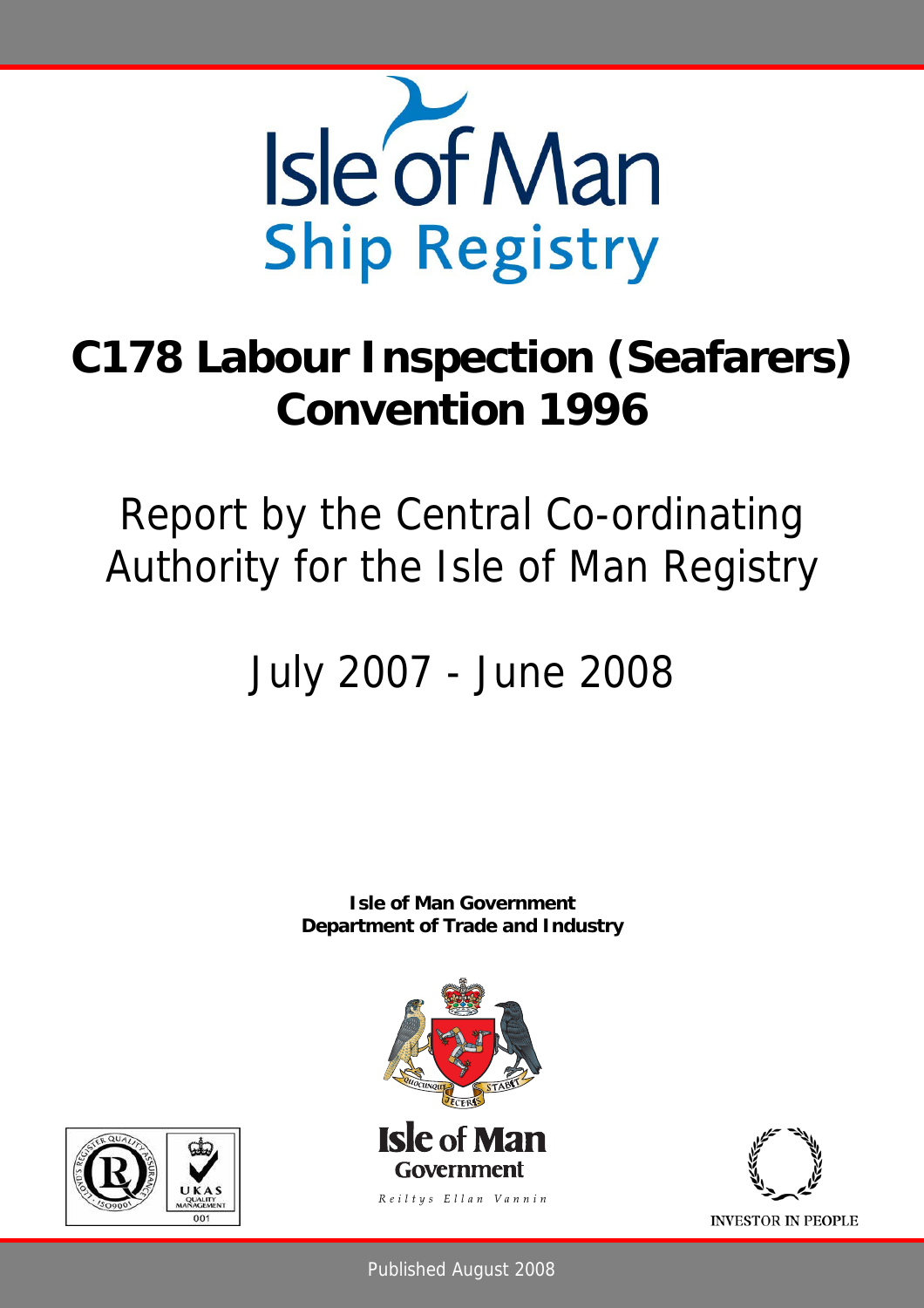#### **Introduction**

Convention No. 178 of the International labour Organization was adopted on the 22<sup>nd</sup> October 1996 and came into force 12 months after ratification by two member states. The Convention sets out a regime of inspection of Seafarers Living and Working Conditions and requires each member to maintain such a system. Article 8 of the Convention requires the central coordinating authority for each member to maintain records and to publish annually a report on inspection activities.

This report is published by the Isle of Man Ship Registry as the central co-ordinating authority for Isle of Man registered ships in accordance with Article 8.

### **Legal background**

The Labour Inspection (Seafarers) Convention is given effect for Isle of Man ships by the Merchant Shipping (Inspection of Seafarers' Working and Living Conditions) Regulations 2002 which came into force on the 1<sup>st</sup> November 2002.

These regulations, in turn, were created under powers contained in Sections 1 and 2 of the Merchant Shipping Act 1985.

The Convention was not ratified by the United Kingdom until the  $2^{nd}$  July 2003. The Isle of Man was of the view that this Convention was a valuable contribution to the overall welfare of the seafarers in its ships and decided to give the Convention effect in advance of the UK's ratification. The Isle of Man's regulations had effect from  $1<sup>st</sup>$  November 2002. Subsequently, following the UK's ratification, the Convention was extended to the Isle of Man on 21 July 2004.

#### **Meeting the Requirements, Scope and Definitions**

The Ship Registry is a Division of the Department of Trade and Industry and the Director of the Ship Registry reports to the Minister for Trade and Industry in respect of shipping matters. The Ship registry is the "Central Coordinating Authority" as defined in Article 1. The Isle of Man Regulations apply to Isle of Man registered vessels of 500 GT or more and to Isle of Man fishing vessels of over 24 metres in length.

Ships registered in the Isle of Man are mainly ocean going ships of more than 500 GT. A small number of cargo vessels under 500 GT operate locally and are regularly seen by the Ship Registry's personnel. The fishing vessel register contains no vessels of more than 24 metres. All the fishing vessels are generally operating in local waters off the Isle of Man by the owners and fishing on a day trip basis.

The Isle of Man has Ship Registry is staffed by experienced and qualified Surveyors. The Surveyors fulfil the requirement of "Inspector" as defined in Article 1. Inspectors from the Ship Registry are civil servants and are empowered to conduct inspections at appropriate intervals and at any other time when given cause to do so.

The Isle of Man views the ILO178 inspections associated with this Convention as a fundamental responsibility of the flag state and therefore no arrangements have been made to delegate any of the functions under this Convention to any other body. In terms of Article 8, therefore, there is no requirement to publish any lists of other organisations.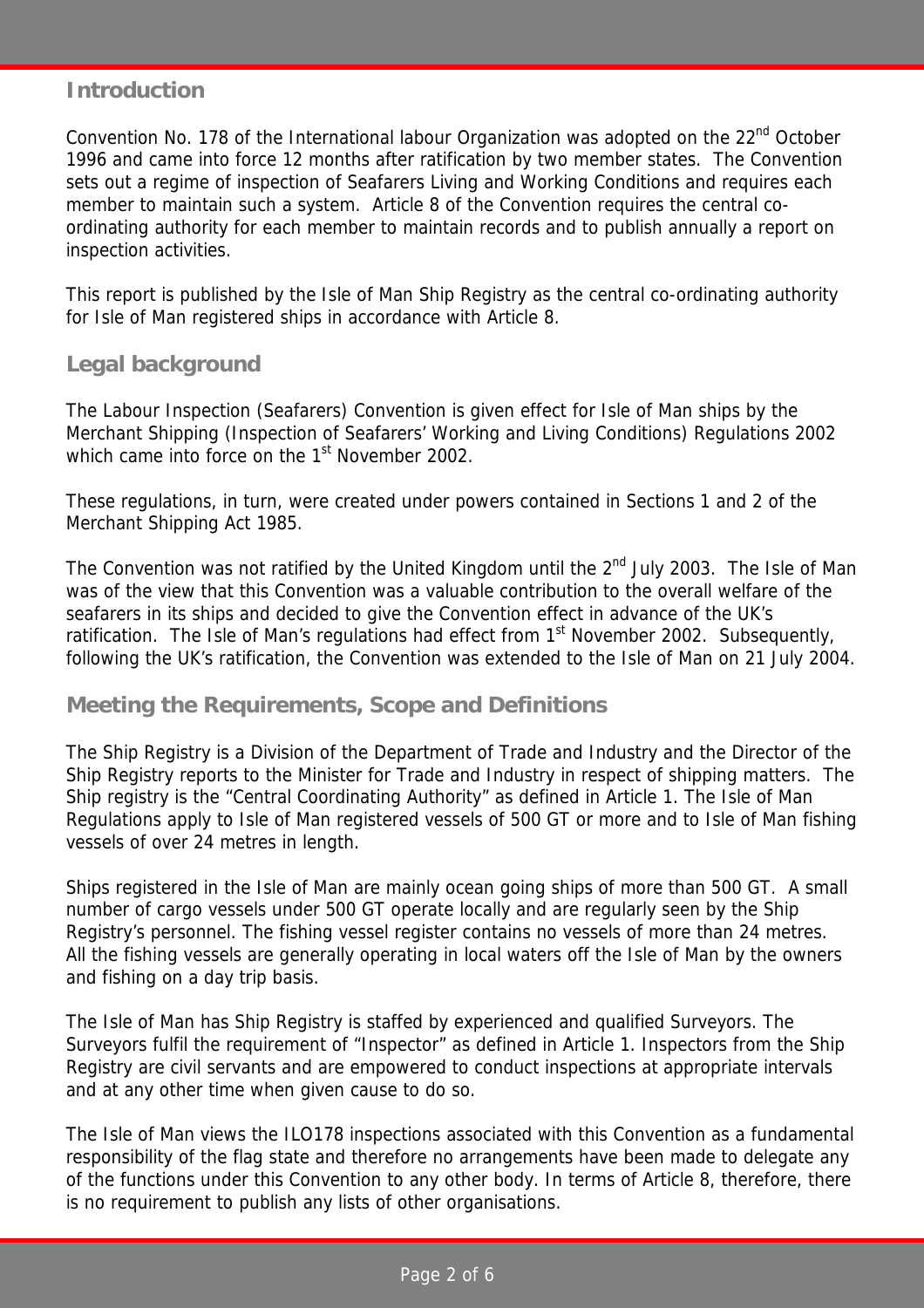## **Inspector Training**

In order to ensure that the Inspectors receive suitable training for carrying out ILO178 Inspections and to ensure that the inspections were carried out properly, training courses were designed to compliment the surveyors Industry experience. These are in four stages;

#### **1. Employer's view briefing.**

Representatives from the Isle of Man Shipping Association presenting a briefing on current employment practice, related issues, and the processes of negotiation through the IBC.

#### **2. Seafarer's view briefing.**

Representatives from NUMAST $<sup>1</sup>$  delivering a thorough briefing on crew employment contracts,</sup> welfare issues, inspection practicalities, and related issues.

#### **3. Food and Provisions briefing.**

A qualified and experienced representative from the UK maritime authority delivering a briefing on food and galley hygiene, food storage practices, and inspection practicalities.

#### **4. Practical Training on Board Vessels**

Any new Surveyor to the Isle of Man Ship Registry is also required to understudy a more experienced surveyor through to being overseen by an experienced surveyor for ILO178 Inspections over a number of ship visits.

The briefings and practical training give the surveyors a thorough overview of all the issues covered by the inspection and listed in Article Art. 1.7.(e) of the convention.

### **Organisation of Inspections**

 $\overline{a}$ 

There is a system of inspection in place that requires an Isle of Man surveyor to visit each registered ship at intervals of approximately 30 months it has been arranged that the surveyors and ship inspectors complete the Inspection of Seafarers' Living and Working Conditions at the same time as the other audits and inspections. Under this arrangement inspections under ILO 178 take place at intervals of less than 3 years which ensures compliance with Article 3 of the Convention.

All audits and inspections are completed only by exclusive Surveyors employed by the Isle of Man Government and based at the Ship Registry in the Isle of Man. ISM and ISPS audits fall at intervals which fit well with the minimum interval for inspections under the ILO 178 Convention of 3 years. The Ship Registry is able to complete inspections under the Merchant Shipping (Inspection of Seafarers' Working and Living Conditions) Regulations 2002 at the same time as it conducts the other audits.

Should a Surveyor have cause to visit a vessel for any other reason other than a regular audit work then an ILO178 Inspection will be carried out also.

No other organisations are authorised to undertake ILO178 Inspections on behalf of the Isle of Man. Other statutory surveys can be carried out by Recognised Organisations on behalf of the Government of the Isle of Man and there are arrangements in place for selected Recognised Organisations to be appointed for statutory surveys other than ISM related, ISPS related and

<sup>&</sup>lt;sup>1</sup> NUMAST is the UK based National Union of Marine, Aviation, and Shipping Transport Officers.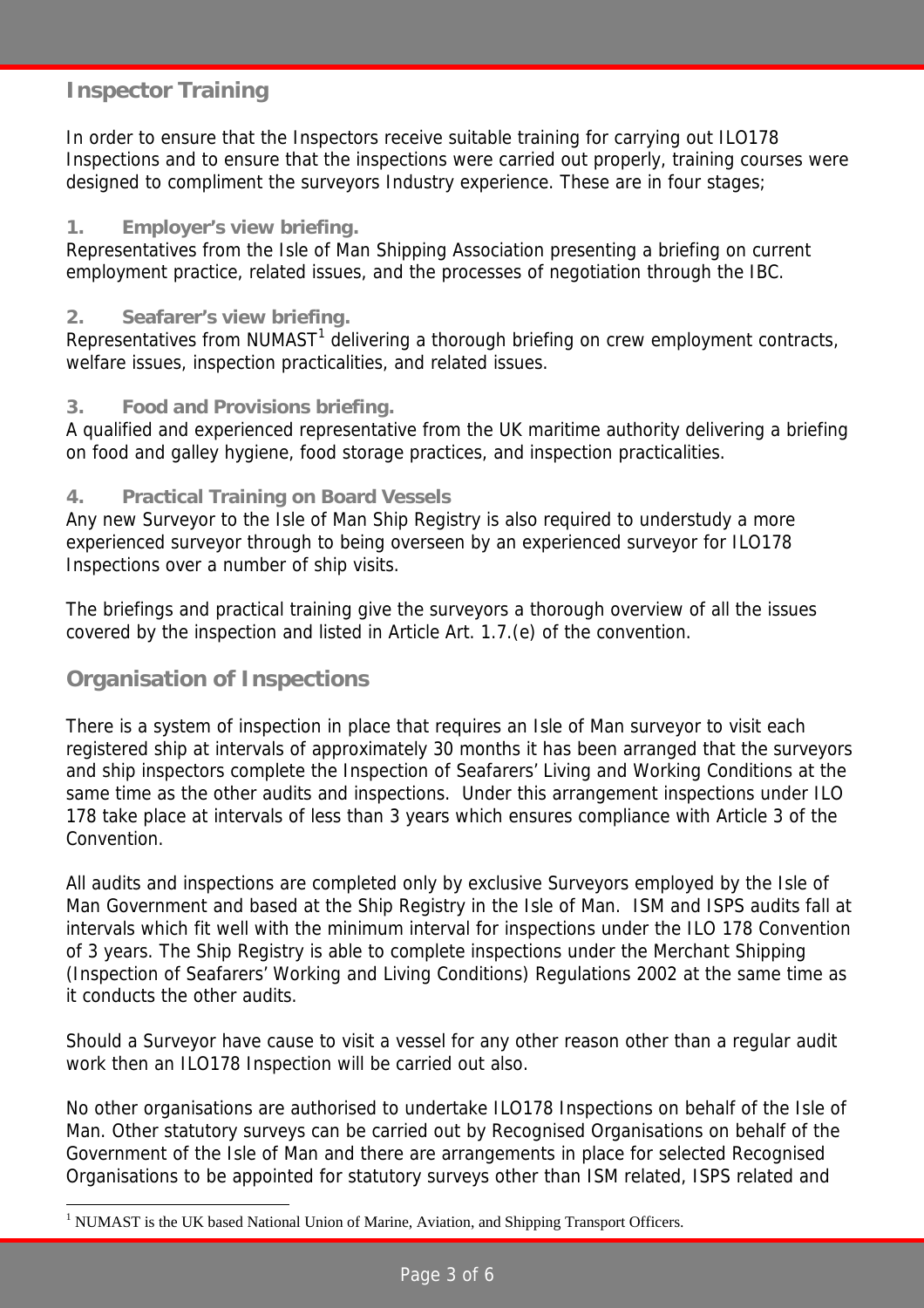ILO related inspections. In extraordinary circumstances an ISM or ISPS related inspection may be delegated to a Recognised Organisation on a case by case basis.

## **Inspections Conducted**

During the period between July 2007 and June 2008 a total of 115 inspections under the ILO178 regulations have been carried out on Isle of Man ships, 112 with no deficiencies. The inspection record for this period is as follows:

|                                                                 | $3rd$ Qtr<br>2007 | $4th$ Qtr<br>2007 | $\overline{1}^{\rm st}$ Qtr<br>2008 | $2nd$ Qtr<br>2008 | <b>TOTAL</b> |
|-----------------------------------------------------------------|-------------------|-------------------|-------------------------------------|-------------------|--------------|
| <b>No of Inspections</b>                                        | 41                | 27                | 28                                  | 19                | 115          |
| No. of Inspections with<br>no deficiencies                      | 40                | 25                | 28                                  | 19                | 112          |
| <b>No. of Inspections</b><br>revealing a need to take<br>action | 1                 | $\overline{2}$    | $\overline{0}$                      | $\overline{0}$    | 3            |

Three cases arose where the Ship Registry was required to take action to rectify the situation as follows

- 1. A Commercial Yacht was found to have deficiencies relating to Hours of rest, crew certification and the appointment of a Safety officer including Health and Safety Inspections.
- 2. A General Cargo Vessel was found to have deficiencies relating to the food storage areas in a poor condition, incomplete Articles of Agreement and inadequate hospital facilities.
- 3. A General Cargo Vessel was found to have deficiencies relating to the food storage areas in a poor condition and the toilet system in an unsatisfactory condition.

In all cases the deficiencies were resolved to the satisfaction of the Isle of Man Ship Registry.

Following the Inspection a report is made by the Inspector including a list of any deficiencies to be rectified. Reports are handed to the Master of the vessel to be displayed in a conspicuous place and are also recorded with the Isle of Man Ship Registry. This fulfils the requirements for reporting under Article 9.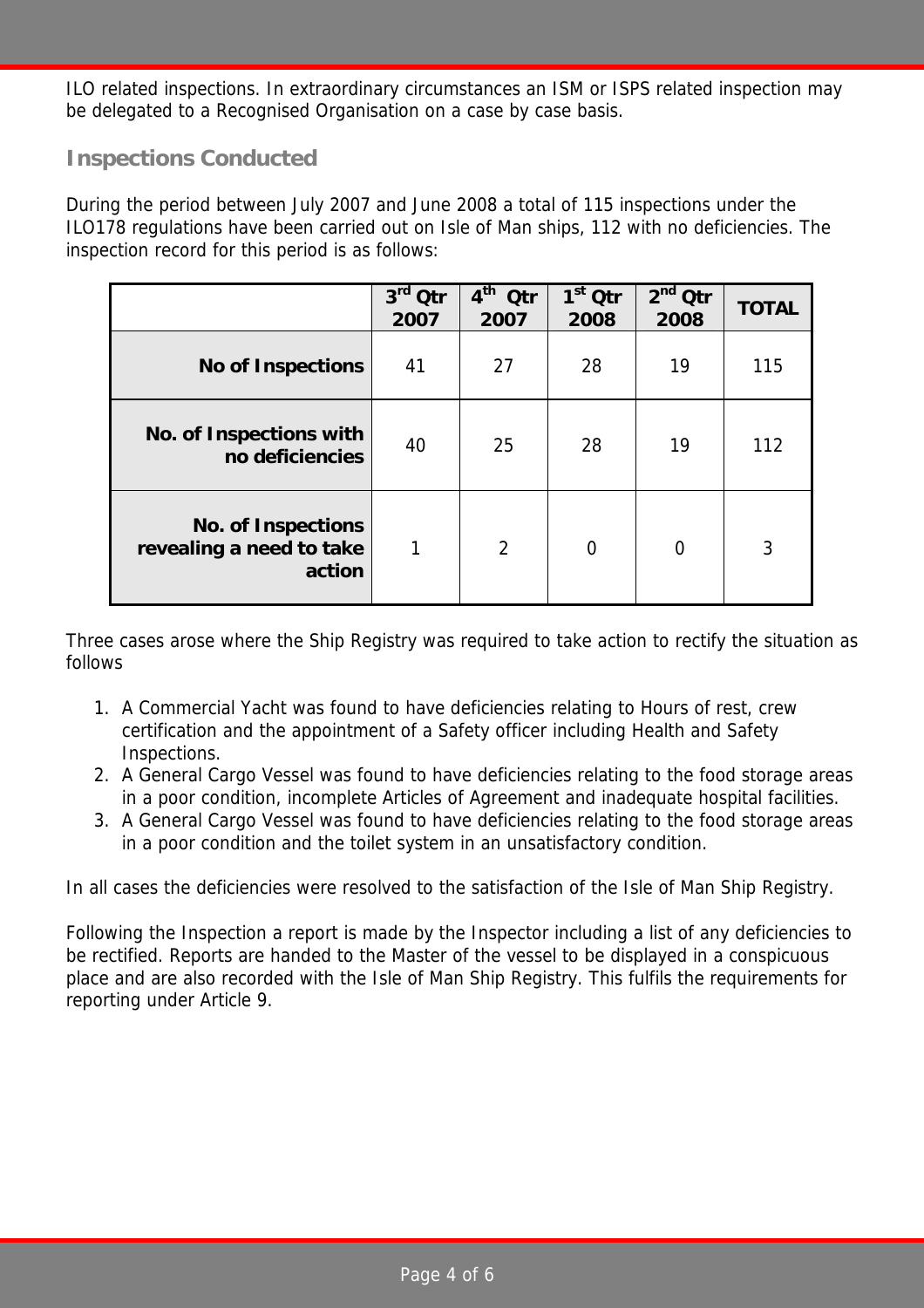#### **Monitoring Inspections and Deficiencies**

The Isle of Man Ship Registry has made a significant financial investment in a new computerised reporting system covering a range of Ship Certification including ILO178 Inspections. This has greatly enhanced our ability to monitor vessels for their ILO 178 inspection and help us to analyse the findings of the inspections and monitor any deficiencies raised during the Inspection.

The computer reporting system and ship filing system at the Ship Registry fulfils the requirement for maintaining records of the Inspections as required by Article 8.

#### **Conclusions**

In reviewing the application of ILO Convention 178 and the conduct of verifications a number of factors have emerged.

- ILO 178 Inspections are becoming a routine part of the vessels survey regime. Although the number of deficiencies remains very low, the inspections have highlighted some issues, which have always been swiftly acted upon by the vessel's owners.
- The ILO 178 Inspection has become an important part of our visits to our vessels, sitting well beside Safety Management and Security. The process of making the inspections at the same time as the audit for renewal or verification of the ship's Safety Management Certificate continues to work well.
- The system of in-house training supplemented by external courses as required provides surveyors with the tools necessary to complete the verifications well.
- Knowledge of the ILO 178 inspection regime amongst seafarers and owners is well established, reflected by the low number of deficiencies found during the verifications.
- The Isle of Man Ship Registry intends to maintain the process and organisation of ILO178 inspections in the same manner as it is currently operating.